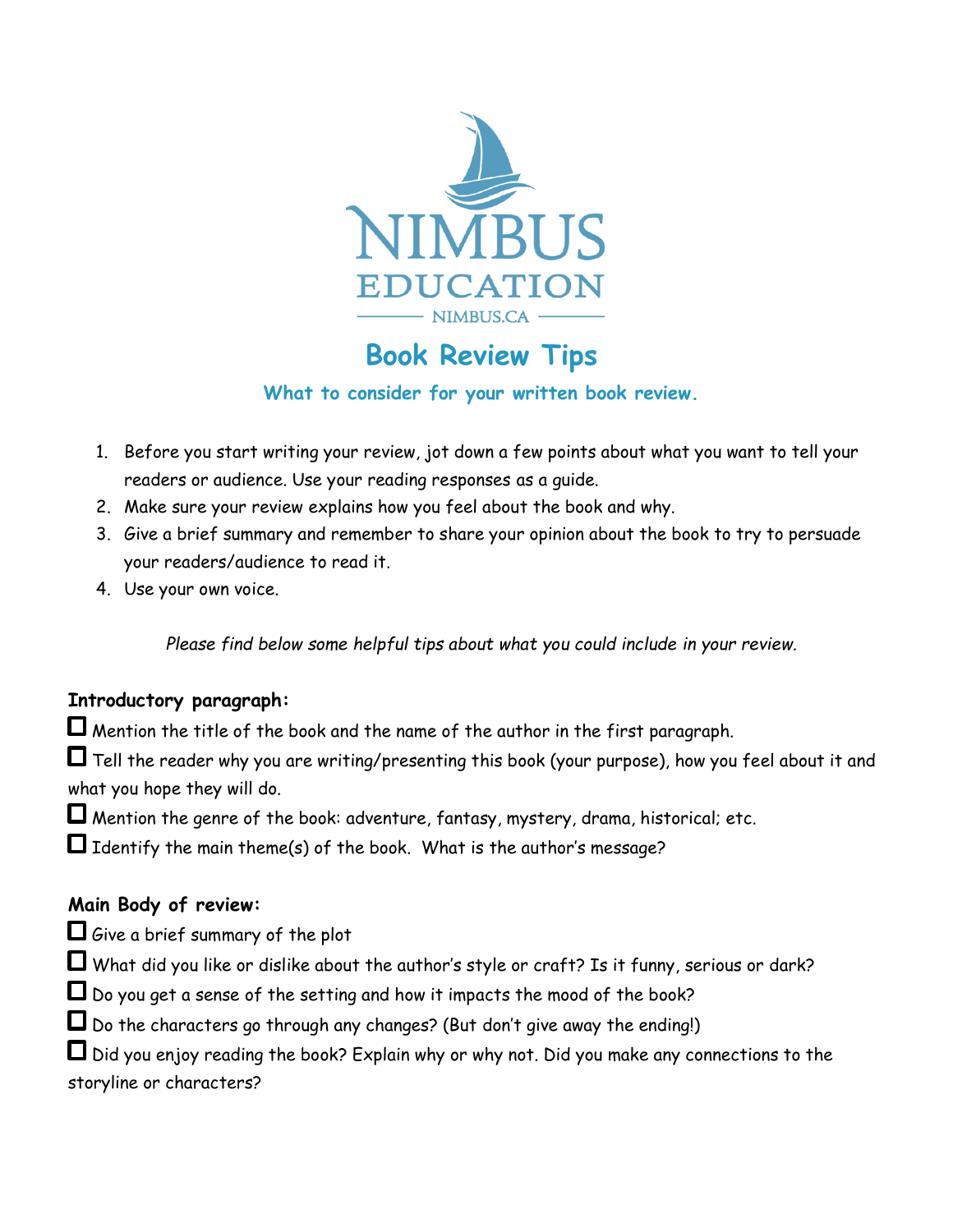#### **Concluding paragraph**:

Restate your opinion about the book and give one last pitch to convince your readers/audience to give it a try.

 $\Box$  How would you rate the book and who you would recommend it to?

*For Example*: "If you like mysteries, you will love this book" Or, "If you aren't into deep, moving storylines, this might not be the book for you.

\_\_\_\_\_\_\_\_\_\_\_\_\_\_\_\_\_\_\_\_\_\_\_\_\_\_\_\_\_\_\_\_\_\_\_\_\_\_\_\_\_\_\_\_\_\_\_\_\_\_\_\_\_\_\_\_\_\_\_\_

\_\_\_\_\_\_\_\_\_\_\_\_\_\_\_\_\_\_\_\_\_\_\_\_\_\_\_\_\_\_\_\_\_\_\_\_\_\_\_\_\_\_\_\_\_\_\_\_\_\_\_\_\_\_\_\_\_\_\_\_

\_\_\_\_\_\_\_\_\_\_\_\_\_\_\_\_\_\_\_\_\_\_\_\_\_\_\_\_\_\_\_\_\_\_\_\_\_\_\_\_\_\_\_\_\_\_\_\_\_\_\_\_\_\_\_\_\_\_\_\_

\_\_\_\_\_\_\_\_\_\_\_\_\_\_\_\_\_\_\_\_\_\_\_\_\_\_\_\_\_\_\_\_\_\_\_\_\_\_\_\_\_\_\_\_\_\_\_\_\_\_\_\_\_\_\_\_\_\_\_\_

\_\_\_\_\_\_\_\_\_\_\_\_\_\_\_\_\_\_\_\_\_\_\_\_\_\_\_\_\_\_\_\_\_\_\_\_\_\_\_\_\_\_\_\_\_\_\_\_\_\_\_\_\_\_\_\_\_\_\_\_

\_\_\_\_\_\_\_\_\_\_\_\_\_\_\_\_\_\_\_\_\_\_\_\_\_\_\_\_\_\_\_\_\_\_\_\_\_\_\_\_\_\_\_\_\_\_\_\_\_\_\_\_\_\_\_\_\_\_\_\_

\_\_\_\_\_\_\_\_\_\_\_\_\_\_\_\_\_\_\_\_\_\_\_\_\_\_\_\_\_\_\_\_\_\_\_\_\_\_\_\_\_\_\_\_\_\_\_\_\_\_\_\_\_\_\_\_\_\_\_\_

\_\_\_\_\_\_\_\_\_\_\_\_\_\_\_\_\_\_\_\_\_\_\_\_\_\_\_\_\_\_\_\_\_\_\_\_\_\_\_\_\_\_\_\_\_\_\_\_\_\_\_\_\_\_\_\_\_\_\_\_

\_\_\_\_\_\_\_\_\_\_\_\_\_\_\_\_\_\_\_\_\_\_\_\_\_\_\_\_\_\_\_\_\_\_\_\_\_\_\_\_\_\_\_\_\_\_\_\_\_\_\_\_\_\_\_\_\_\_\_\_

\_\_\_\_\_\_\_\_\_\_\_\_\_\_\_\_\_\_\_\_\_\_\_\_\_\_\_\_\_\_\_\_\_\_\_\_\_\_\_\_\_\_\_\_\_\_\_\_\_\_\_\_\_\_\_\_\_\_\_\_

\_\_\_\_\_\_\_\_\_\_\_\_\_\_\_\_\_\_\_\_\_\_\_\_\_\_\_\_\_\_\_\_\_\_\_\_\_\_\_\_\_\_\_\_\_\_\_\_\_\_\_\_\_\_\_\_\_\_\_\_

\_\_\_\_\_\_\_\_\_\_\_\_\_\_\_\_\_\_\_\_\_\_\_\_\_\_\_\_\_\_\_\_\_\_\_\_\_\_\_\_\_\_\_\_\_\_\_\_\_\_\_\_\_\_\_\_\_\_\_\_

#### **Review plan - complete before you write your paragraphs**

**Name: \_\_\_\_\_\_\_\_\_\_\_\_\_\_\_\_\_\_\_\_\_\_\_\_**

Introduce the book: title, author, genre.

State your opinion about the book and explain why you liked it.

Tell a little bit about what happened in the book, but don't give away the ending!

Describe what the main character is like and the changes they go through.